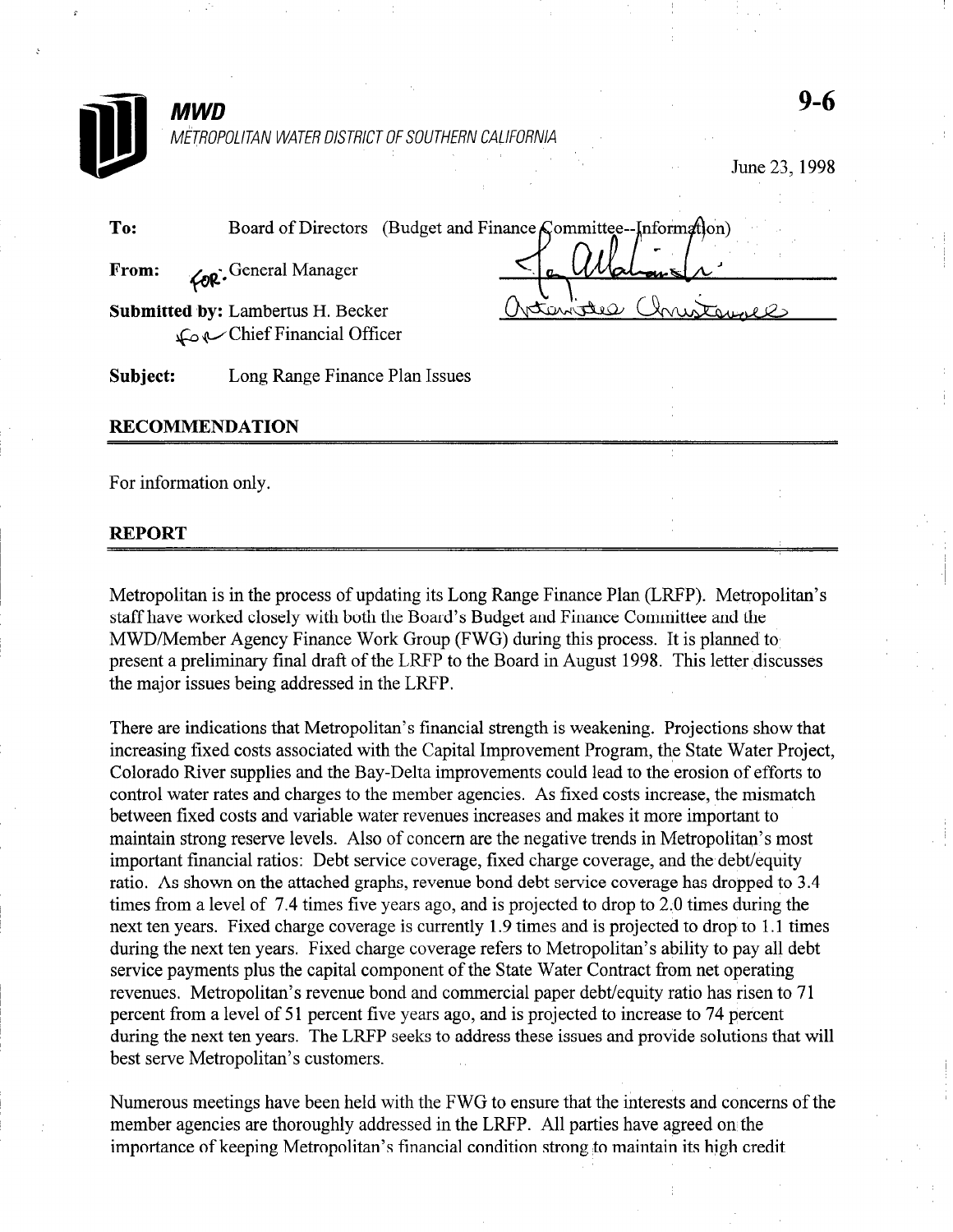quality to continue to provide service to its customers at the lowest possible cost. Within this context the following major issues have emerged:

# **Water Sales Projections**

The LRFP addresses Metropolitan's financial sensitivity to water sales. Such factors as population growth, economic growth, conservation, local supplies, Los Angeles Aqueduct deliveries and groundwater production are important variables affecting Metropolitan's water sales. It is important to note that projections of relatively stable and moderate water rates increases are based in part on projections of increasing retail water demands and increasing Metropolitan water sales. If such increases do not occur or are lower than projected, water rates may need to be higher than currently projected. Historically, Metropolitan's water sales have varied in the range of +/- 20 percent, which translates to revenue variations of up to \$125 million per year.

Water sales for the 1997-98 cash year (May 1997 through April 1998) were 121,000 acre-feet below the budgeted amount of 1.75 million acre-feet, reflecting above normal rainfall during the year. Because of the recharge of local surface and groundwater storage, the budget estimate of Metropolitan cash water sales for 1998-99 has been reduced to 1.6 million acre-feet from the original estimate of 1.83 million acre feet. Even with the reduced budget estimate, sales for the first two months of the 1998-99 cash water sales year (May 1998 and June 1998) are currently running about 110,000 acre-feet below budget. The revenue shortfall during these two months will be approximately \$40 million. This underscores the importance of establishing a sound revenue shortfall reserve policy.

## Financial Modeling

An important part of the LRFP process has been the development of a detailed financial modeling program that has allowed numerous financial scenarios to be studied. Financial projections have been made under alternative assumptions. Variables such as interest rate levels, water sales, future supply costs, construction expenditures and water management program costs can be examined at various levels for their effect on Metropolitan's financial condition.

## Capital Funding

A major focus of the LRFP is on funding the Capital Improvement Program (CIP). Metropolitan's current policy is to fund the CIP 80 percent with debt and 20 percent from current revenues on a pay-as-you-go (PAYG) basis. An alternative capital funding methodology being examined would determine the mix between debt and PAYG in a more dynamic manner based on varying the PAYG levels in order to meet financial objectives. Financial constraints such as revenue bond debt service coverage, fixed charge coverage, the debt to equity ratio, credit rating strength and desired reserve levels would be examined annually, within the context of maintaining rate stability, in a long range cash flow model to calculate appropriate annual PAYG levels.

Current projections show that the increasing debt service costs associated with debt financing of the CIP will increase from \$200 million per year in 1998-99 to approximately \$340 million per year in 2008. The attached graphs show Metropolitan's historical and projected revenue bond debt service coverage, fixed charge coverage and debt/equity ratio through the year 2008. As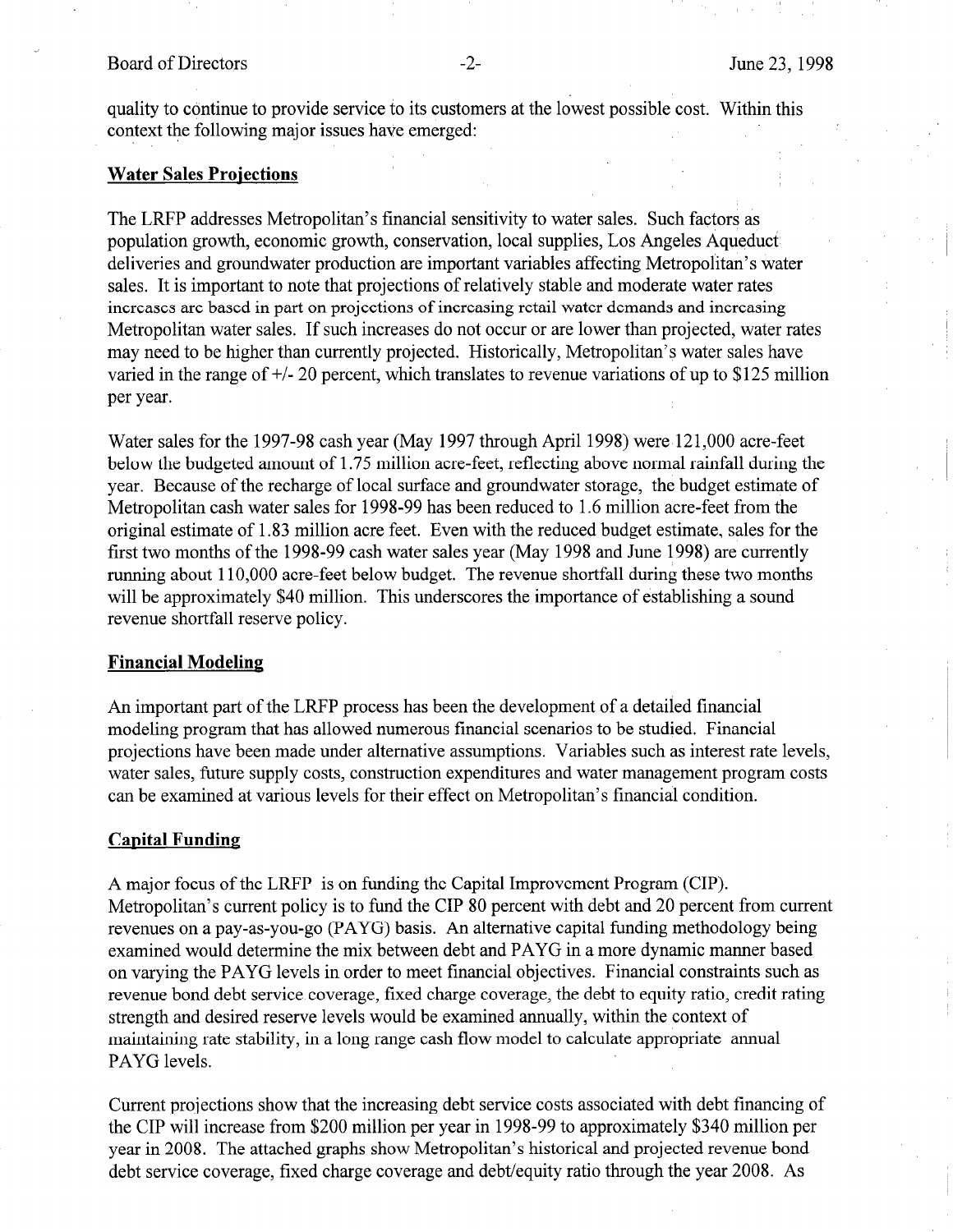### Board of Directors -3- June 23, 1998

discussed at the beginning of this letter, the historical and projected trends in these important financial ratios are declining. This erosion of Metropolitan's financial condition is a concern to staff, the credit rating agencies and the financial community. The LRFP seeks to provide solutions that will address these eroding financial trends and maintain Metropolitan as a financially strong institution.

### Reserve Levels

Metropolitan's current working capital policy is to hold \$25 million for emergency repairs and claims (the self-insured retention) and \$150 million for current year revenue shortfalls. The Water Rate Stabilization Fund (WRSF) is capped at \$200 million with amounts above the cap transferred to the Pay-As-You-Go (PAYG) Fund to meet the Board's 20 percent PAYG policy. It is proposed to remove this cap and make the WRSF last in the flow of funds. Historically, the WRSF has been drawn down by as much \$380 million over a three year period (1991 - 1993) to cover revenue shortfalls during those years. The draw on the WRSF will be approximately \$89 million for 1997-98 and is projected to be \$70 million in 1998-99, without reimbursement of the General Fund for the new headquaters building, as discussed below.

To provide more certainty and predictability the LRFP will propose that the working capital reserve policy be replaced with a minimum/maximum reserve policy based on probability studies of the wet and dry periods that effect Metropolitan's water sales. The minimum reserve level would be based on an 18 month revenue shortfall estimate and the maximum level would be based on either an additional two or three year wet period. Studies have shown using a percentage of projected fixed costs to determine the reserve amounts closely reflects the reserve percentage of projected fixed costs to determine the reserve amounts crosery reflects the reserve amounts determined in the probability studies. The percental

If reserve levels fall below the minimum or exceed the maximum level the General Manager If reserve levels ran below the Billiamum of exceed the maximum level the General Manager would make recommendations to the Board for action to either restore the reserves or use the excess reserves for a lawful purpose. Use of excess reserves to reduce Metropolitan's debt/equity ratio, as discussed later, should have first priority.

The construction of Metropolitan's new headquarters building is currently being financed from The construction of Metropolitan's new headquarters building is currently being financed from the General Fund. It has been planned to use the MWD Asset Financing Corporation  $(MWDAFC)$  to issue debt and reimburse the General Fund for approximately \$129 million of these expenditures when the project is completed and the lease at Two Cal Plaza terminates. Some member agencies participating in the MWD/Member Agency Finance Work Group have indicated that given the current level of Metropolitan's funds there may be some merit to reviewing whether it is necessary to issue MWDAFC debt to reimburse the General Fund. Their approach would effectively reduce Metropolitan's debt obligations by \$129 million and reduce future debt service costs. They feel that in lieu of the reimbursement, existing reserve funds should be used to fund the projected \$70 million shortfall in the 1998-99 budget. Staff intends to study this issue closely and bring a recommendation to the Board before the end of this calendar year.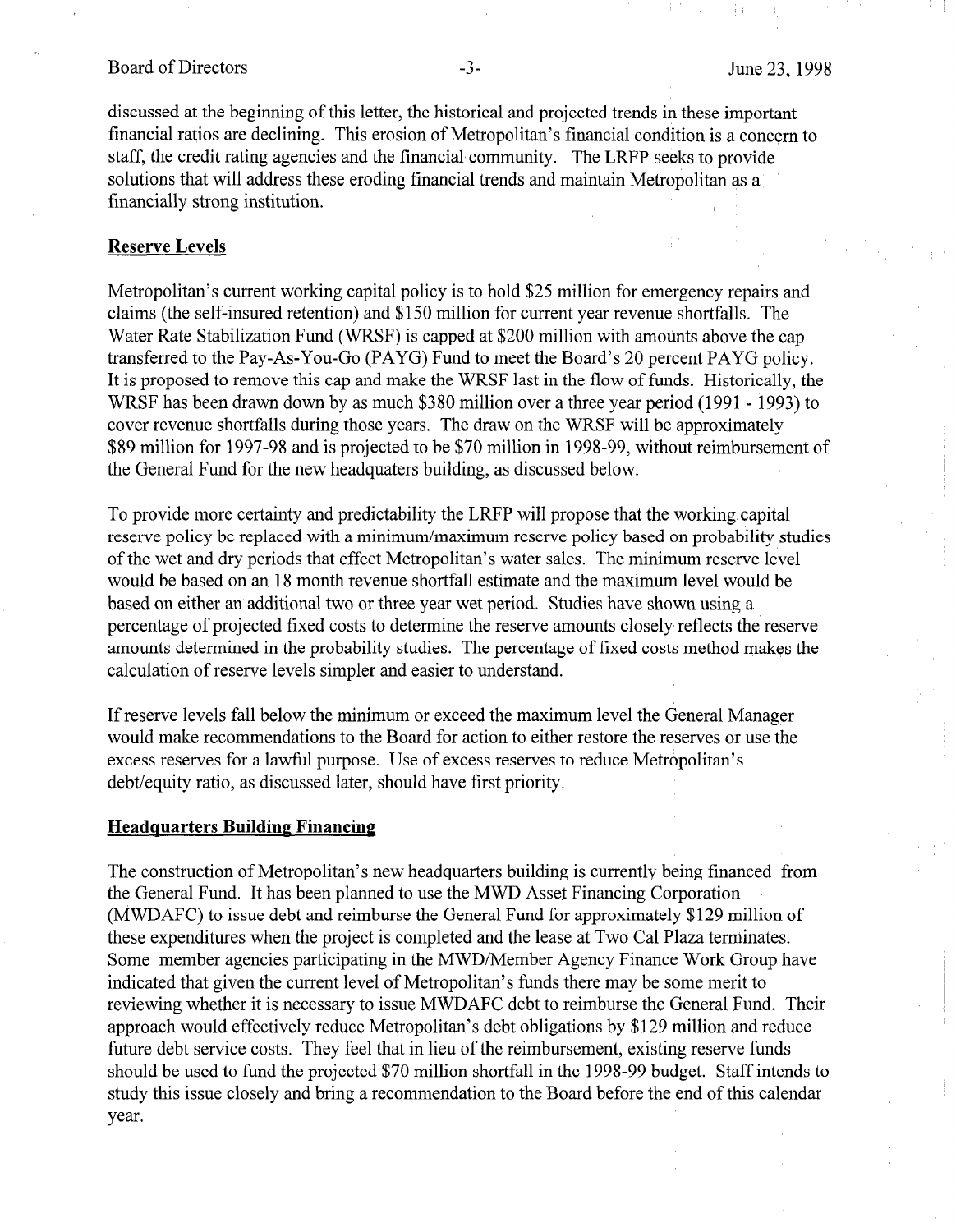# Industrv Restructuring

An important factor driving the recommendations to come from the LRFP is the expectation that the water industry may undergo significant changes with increased competition in a manner similar to the electric industry. In order for Metropolitan to be competitive and survive in such an environment it is imperative that decisions made now be prudent and farsighted. Water rates, debt levels, credit ratings and other balance sheet considerations need to be controlled with competition in mind. A survey published by Bloomberg L.P. (a financial information and analytical services provider) of 17 private water utilities shows an average debt/eqity ratio of 53 percent compared to Metropolitan's revenue bond and commercial paper debt/equity ratio of 71 percent. Metropolitan should consider steps to reduce its debt/equity ratio in order to strengthen its competitive position in the water industry. Increasing debt levels should be controlled through the use of appropriate levels of PAYG and careful consideration of future capital expenditures.

# Fixed Revenues

While the LRFP does not specifically recommend new or increased fixed revenue sources (other than the planned increases in the readiness-to-serve charge) this is a subject that should be carefully considered. This issue will be a subject addressed in Phase 3 of the Rate Refinement Process and will also be considered during development of Metropolitan's Strategic Plan.

# **Conclusion**

The following are the major policy issues that will need to be decided by the Board:

Reserve Levels: Should the current working capital policy be replaced with the meserve Levels. Should the current working capital policy of replaced with the minimum/maximum res

 $\frac{q}{q}$  ratio final ratio final requirement  $P_A$  is the policy because to a dynamic policy based on optimizing financial ratios and smoothing revenue requirements? How are reserve levels and capital funding related?

Headquarters Building Financing: Should debt be issued by the MWDAFC to reimburse the Headquarters Building Financing: Should debt be issued by the MWDAFC to reimburse the General Fund for headquarters building construction costs?

Industry Restructuring: Should Metropolitan consider proactive steps to reduce its debt/equity ratio to a lower level (60 percent) in order to improve its competitive position in the water industry?

A preliminary final version of the LRFP, with preliminary recommendations for changes in  $\mathcal{C}$ 

A preliminary final version of the LRFP, with preliminary recommendations for changes in Metropolitan's financial policies, will be presented to the Board in August 1998. It is expected that the Board will consider the recommendations, make revisions as needed and act on the recommendations in September 1998.

Attachments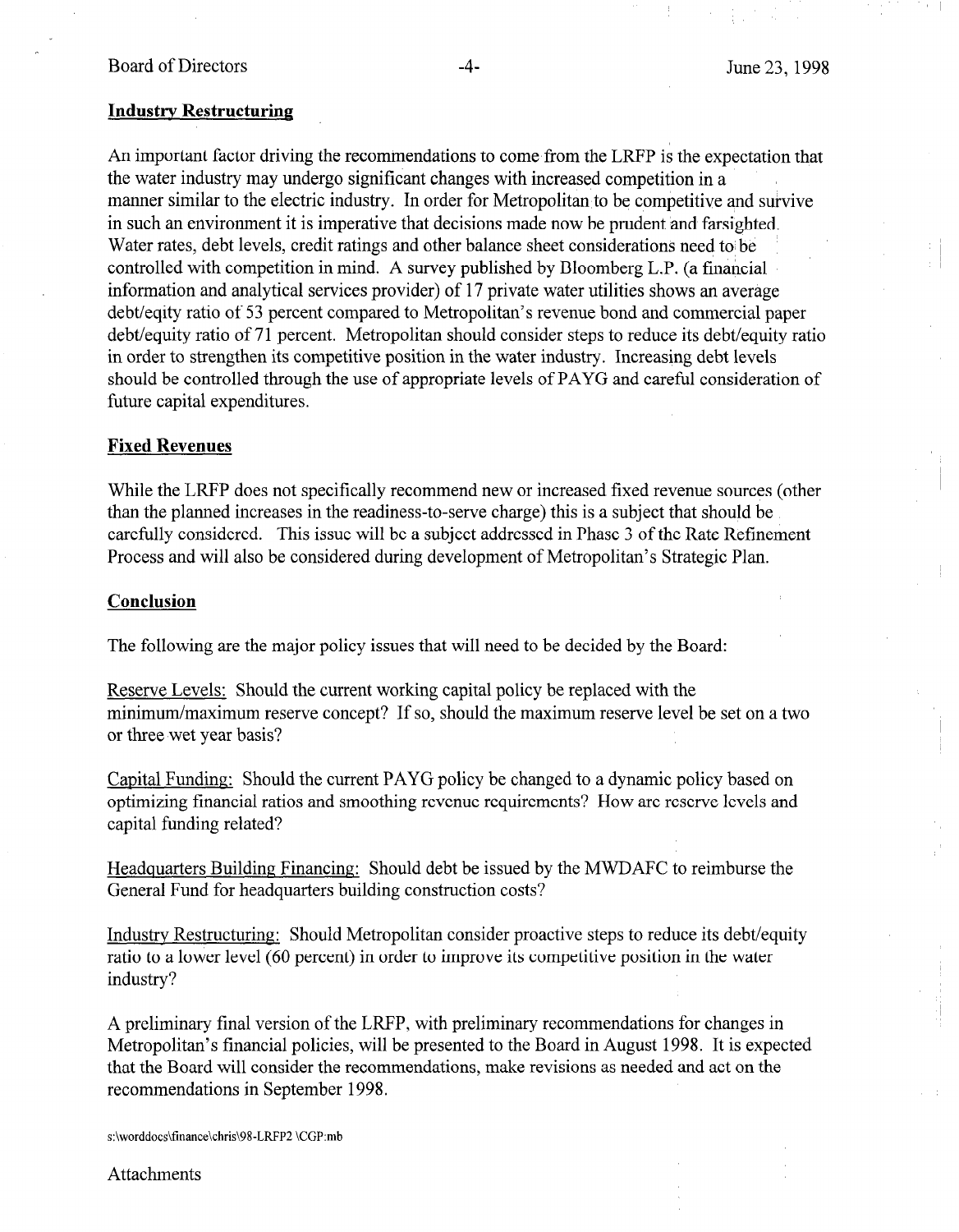Attachment to Board Letter 9-6 Finance & Business Services June 23,1998



Finance and Business Services Division



Finance and Business Services Division